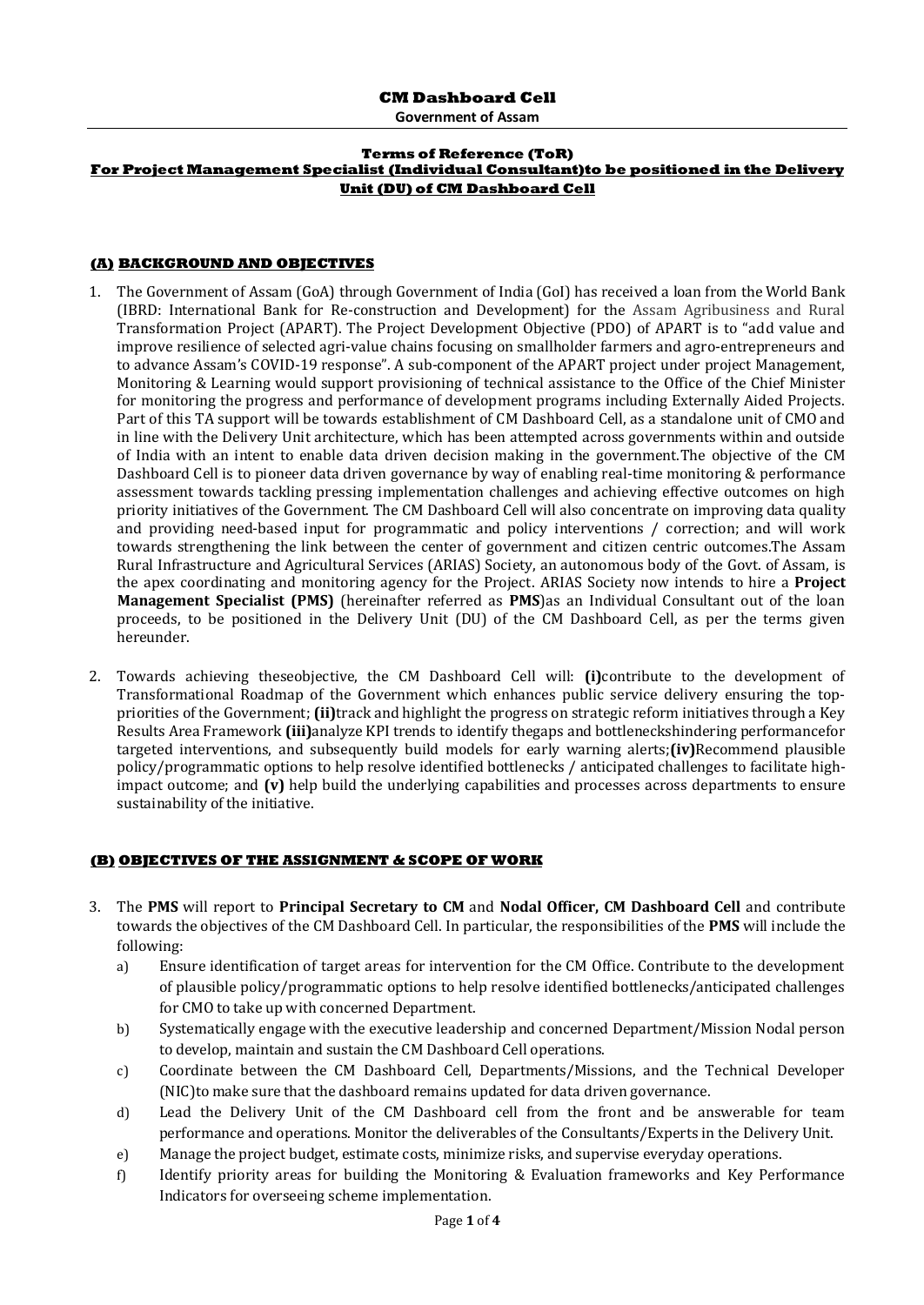- g) Regular review and assessment of the flagship schemes of the Govt of Assam as announced in State budgets and reporting to the Principal Secretary to CM.
- h) Be in close liaison with the Department of Economic Affairs (DEA), Ministry of Finance, Govt of India on the status of various pipeline EAPs, ongoing EAPs etc. and expedite Project approvals through operational level communications with ministries, line Depts of GoI.
- i) Be acquainted with the key milestones of pipeline Projects like PPR submission, posing to Multi-lateral funding/ donor agencies.
- j) Be updated with the status of reimbursement claims submitted to CAAA, disbursement status of various EAPs and work towards resolving any delays, lags etc.
- k) Working in close collaboration with various Departments/ Ministries of State Govt implementing/ preparing the EAPs.
- l) Be informed about the implementation status of various ongoing EAPs in the Status and working towards timely completion of Project missions, Mid Term Reviews (MTRs), Project restructurings etc.
- m) Attending the Tripartite Portfolio Review Meetings (TPRMs) of various EAPs with participation of Multi Lateral Banks, GoI and borrower state (Assam) and following up with the Project Implementing Agencies for timely complying of the observations/ action points of the TPRM minutes.
- n) Ensuring that pre mission reports, six monthly reports are submitted by the EAPs to GoI and donor agencies through the GoA in a timely manner and any observations etc. are addressed appropriately.
- o) Keeping a track of EAP ratings given by the donor agencies after implementation support missions and striving towards improvement of Project ratings in case the ratings are below highly satisfactory.
- p) An early assessment of Project extensions, additional financing etc. through closely working with the implementing agencies, ensuring timely documentation and correspondence with the DEA, donor agency etc.
- q) Encouraging the State Govt Departments on preparation of new EAPs and be instrumental in timely uploading of Preliminary Project Report (PPR) and other such documents on relevant portals.
- r) Exploring retro-active financing for preparation of certain EAPs.
- s) Ensuring that the EAPs are reviewed regularly at Project Director level, Govt (Senior most Secretary) level and at higher levels and so also at field level and timely remedial steps are taken in case of suboptimal performance of the EAPs.
- t) Keeping a track of frequency of transfer/ change of PDs of EAPs and making case canvassing for longer tenure of PDs.
- u) Taking stock of the long-term Consulting firms engaged by EAPs and ensuring that important consulting firms line M&E are onboarded from very beginning and are available full time in the Project. Performance review of M&E firm may also be carried out.
- v) Obtaining the updated Results Framework from ongoing EAPs at least once in six months and looking out for low achievement areas and suggesting course corrections.
- w) Regular status review of top five (in terms of contract amount) long term contracts in the EAPs and intimating suitable actions to be taken by the Govt in cases of lags/ delays etc.
- x) Devising a system of rewards/ incentives for well performing EAPs and vice versa.
- y) Taking stock of hindrances/ challenges faced by EAPs in smooth implementation and suggesting ways and means to address the same.
- z) Ensuring that all EAPs comply with fiduciary and safeguard (social including gender, environment) requirements as prescribed by the donor agency.
- aa) Ensuring timely release of funds from State Govt to EAPs as approved in the Annual Work Plans, budget, administrative approval etc.
- bb) Build an environment for easing into data-based decision making for the administrative machinery.
- cc) Perform any other related task assigned by the Principal Secretary to CM.

## **(C) QUALIFICATIONS, EXPERIENCE, SKILLSET, AND AGE ETC.**

- a. **Educational Qualifications:** The **PMS** must hold an advanced university degree **in Business Administration (MBA)/ Masters in Public Policy/ Master in Economics/Masters in Development Studies** from any recognized University/Institution with experience in Project Management.
- b. **Working Experience: PMS** should possess **11 (eleven) + years** of professional experience.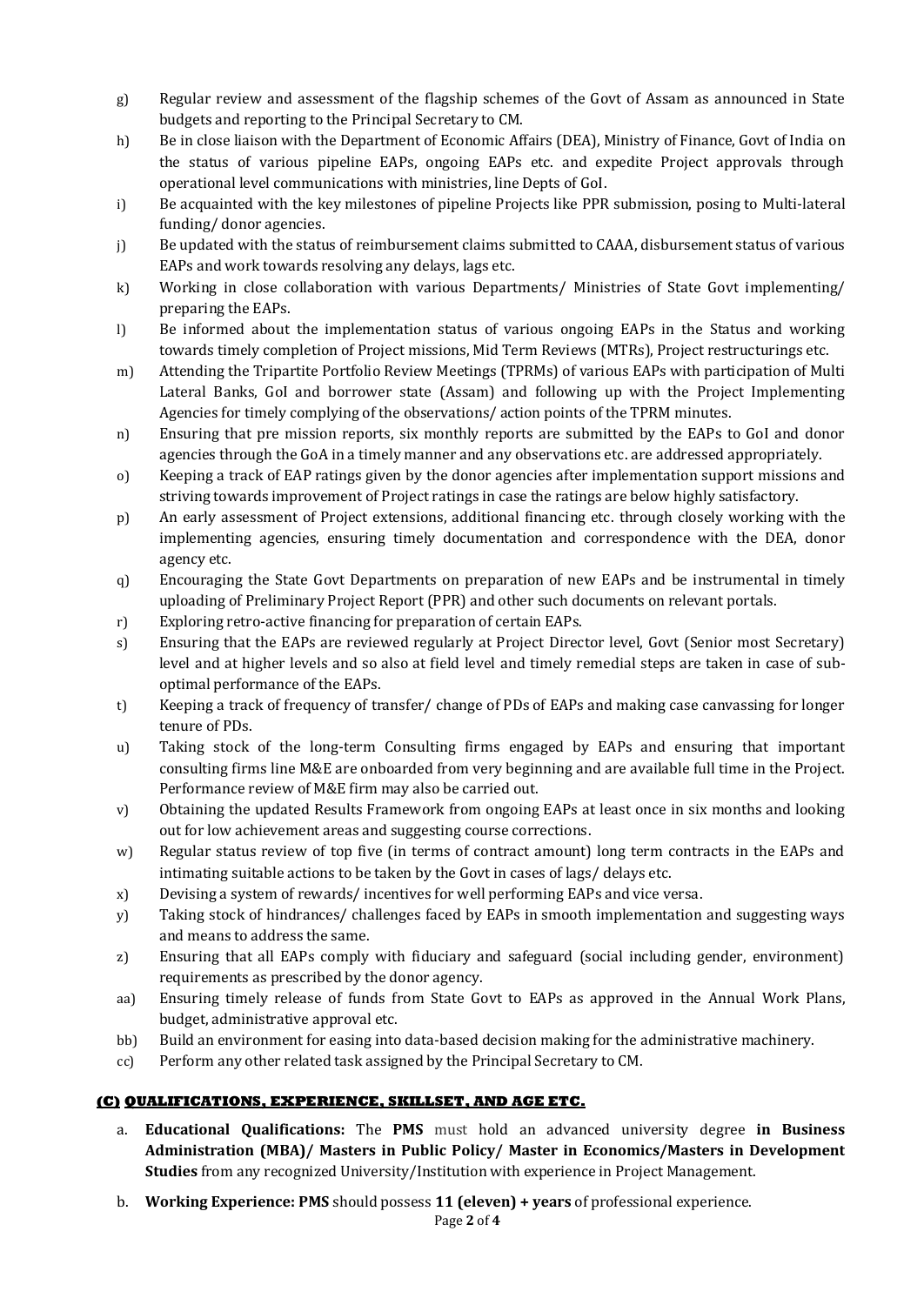- c. **Computer Skills& Language:** The **PMS** must have proficiency in MS Office and related applications.
- d. **Language**: High levels of proficiency in English and Assamese. Working knowledge of Hindi would be an added advantage.
- e. **Age**: Age of the candidate should not be more than **50 years as on 1st June, 2022**.

# **(D)DURATION OF CONTRACT, NOTICE PERIOD ETC.**

- 4. The tenure of **PMS** is intended for a 1-year period and the continuity of the **PMS** beyond one (1) year from the date of signing the agreement will depend upon his/her performance. The decision of the Principal Secretary to CM shall be final and binding in this regard. The contract management shall be done as per the Project rules.
- 5. The contract with **PMS** may be terminated by either side at any point of time during the contractual period by serving a 30 days' notice without assigning any reason and without thereby incurring any liability to the Govt. of Assam/ ARIAS Society. The assignment is purely contractual in nature and shall not, under any circumstance, be extended beyond the APART's closing date. The Govt. of Assam/ ARIAS Society shall not undertake any responsibility for subsequent deployment of the incumbent.
- 6. The **PMS** shall not assign or sub-contract, *in whole or in part,* his/her obligations to perform under this ToR, except with the reporting officer's prior written consent. The **PMS**will have to serve the assigned office on full time basis under overall command of Principal Secretary to CM and provide services to ARIAS Society.

# **(E) REMUNERATION, PAYMENT TERMS AND LEAVE ETC.**

- 7. Depending on the qualifications, experience, competencies, recent remuneration, etc. of the candidate, the consolidated annual remuneration for the**PMS**will be in the range between **Rs. 18 lakh** to **Rs. 25.80 lakh** per year. *A higher start may be considered in case of exceptionally qualified candidates, possessing higher and qualitative experience as decided by Principal Secretary to CM.* However, in case the selected candidate's current remuneration with 30% enhancement comes below Rs.11.40 lakh/year, the lower remuneration will be offered. The annual remuneration will be inclusive of performance-linked-incentive, communication allowance, health/service-related allowance, all taxes, cost of accommodation and food at Guwahati, conveyance to attend the office etc. The remuneration may be enhanced on an Annual Basis, as per provisions in the HR policy of ARIAS Society.
- 8. The remuneration will be given in equal monthly installments and the Performance-Linked-Incentive (PLI) will be given quarterly based on the performance and achievement against the mutually agreed deliverables by the **PMS**. Taxes shall be dealt with as per applicable laws.
- 9. Travelling, Boarding, Lodging and Food expenses for approved official tours outside Guwahati will be reimbursed as per HR Policy of ARIAS Society.
- 10. The provisions of leave would be as per provisions of HR Policy of ARIAS Society.
- 11. No house rent allowance, or any other allowance shall be paid by the Project. No other payment whatsoever (except reimbursement of official travelling expenses) shall be made, except as agreed with the **PMS**by the Project.

## **(E) REPORTING AND PERFORMANCE REVIEW**

12. The **PMS**will report to the Principal Secretary to CM on a day-to-day basis. Quarterly/Half yearly/Annual performance review will be done by the Reporting officer.

## **(F) FACILITIES TO BE PROVIDED TO PMS**

13. The **PMS**will be given access to all documents, reports, correspondence, contacts available with ARIAS Societyand any other information available, as deemed necessary for smooth accomplishments of tasks assigned. The **PMS**will be provided with one office cubicle/workstation in the CM Secretariat, along with computer, printer, computer/office consumables, and internet access. *The PMShowever will not be provided with any clerical assistance*.